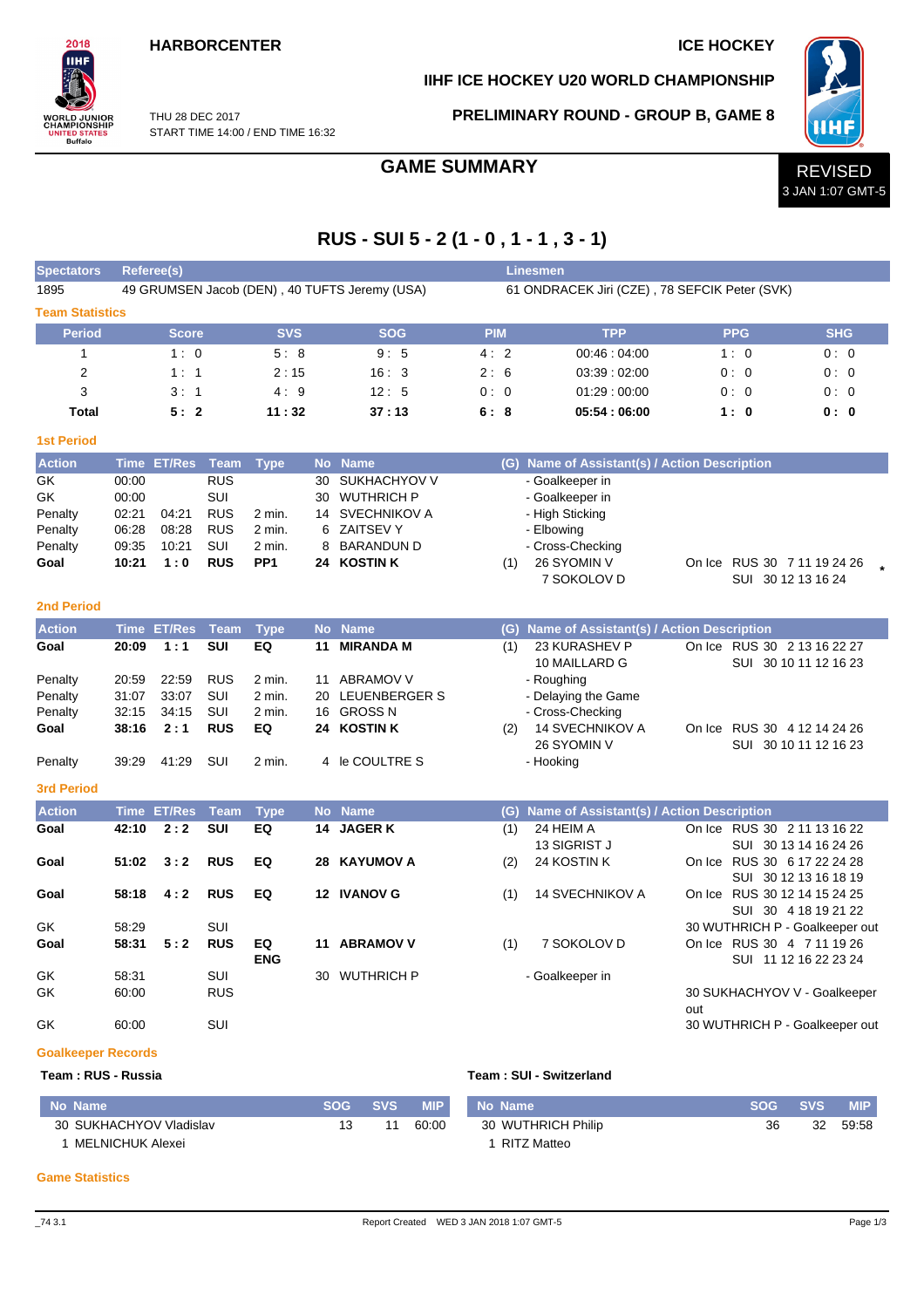# **HARBORCENTER ICE HOCKEY**

 $2018$ **IIHF WORLD JUNIOR**<br>CHAMPIONSHIP **IED STA**<br>Buffalo

THU 28 DEC 2017

# **IIHF ICE HOCKEY U20 WORLD CHAMPIONSHIP**



START TIME 14:00 / END TIME 16:32 **PRELIMINARY ROUND - GROUP B, GAME 8**

| Team: RUS (red) |                           |          |                |                |                |              |          |                   |          |          |                |                      |         |          |                     |                |                |             |                    |    |      |
|-----------------|---------------------------|----------|----------------|----------------|----------------|--------------|----------|-------------------|----------|----------|----------------|----------------------|---------|----------|---------------------|----------------|----------------|-------------|--------------------|----|------|
|                 | Head Coach: BRAGIN Valeri |          |                |                |                |              |          |                   |          |          |                | <b>Shots on Goal</b> |         |          |                     |                |                | Time on Ice |                    |    |      |
| No Pos Name     |                           | G        | A              | P              |                |              |          | PIM FO+ FO- FO+/- | FO%      |          | $\overline{2}$ |                      | 3 OT TS | $+/-$    |                     | $\overline{2}$ | 3              | <b>OT</b>   | <b>TOT SHF AVG</b> |    |      |
| 2 D             | MAKEYEV Nikita +A         | 0        | 0              | 0              | $\mathbf 0$    | 0            | 0        | 0                 | 0.00     | 0        | 1              | 0                    | 1       | $-2$     |                     |                | 6:12 5:55 1:00 |             | 13:07              | 17 | 0:46 |
| 13 F            | MALTSEV Mikhail +A        | 0        | 0              | $\mathbf 0$    | 0              | 9            | 5        | 4                 | 64.29    | 2        | 0              | $\Omega$             | 2       |          | $-2$ 6:54 5:47 5:19 |                |                |             | 18:00              | 23 | 0:46 |
| 16 F            | ALTYBARMAKYAN Andrei      | 0        | 0              | 0              | 0              | 0            | 0        | $\Omega$          | 0.00     | 1        | 0              | $\Omega$             | 1       | $-2$     |                     |                | 3:42 4:16 5:06 |             | 13:04              | 18 | 0:43 |
| 22 D            | KNYZHOV Nikolai           | 0        | 0              | $\mathbf 0$    | 0              | 0            | 0        | 0                 | 0.00     | 0        | 1              | 0                    | 1       | -1       |                     |                | 6:02 5:03 3:53 |             | 14:58              | 23 | 0:39 |
| 27 F            | POLODYAN Alexei           | 0        | $\Omega$       | $\Omega$       | $\Omega$       | $\Omega$     | 0        | 0                 | 0.00     | 0        | 2              | $\Omega$             | 2       | -1       |                     |                | 3:43 3:51 4:16 |             | 11:50              | 19 | 0:37 |
| 5 D             | <b>MINULIN Artyom</b>     | 0        | 0              | 0              | 0              | 0            | 0        | 0                 | 0.00     | 0        | 2              | 1                    | 3       | 0        |                     |                | 6:30 5:44 6:36 |             | 18:50              | 28 | 0:40 |
| 6 D             | ZAITSEV Yegor +C          | 0        | 0              | 0              | 2              | 0            | 0        | 0                 | 0.00     | 0        | 0              | 1                    | 1       | $+1$     | 6:11                |                | 4:17 6:55      |             | 17:23              | 25 | 0:41 |
| 10 F            | <b>MANUKYAN Artyom</b>    | 0        | 0              | $\mathbf 0$    | 0              | 0            | 0        | 0                 | 0.00     | 1        | 1              | $\Omega$             | 2       | $\Omega$ |                     |                | 4:24 5:31 5:47 |             | 15:42              | 23 | 0:40 |
| 17 F            | <b>RUBTSOV German</b>     | 0        | 0              | $\mathbf 0$    | $\mathbf 0$    | 10           | 5        | 5                 | 66.67    | 1        | 0              | 1                    | 2       | $+1$     |                     | 6:14 6:23 6:41 |                |             | 19:18              | 29 | 0:39 |
| 28 F            | <b>KAYUMOV Artur</b>      | 1        | 0              | 1              | $\Omega$       | 1            | $\Omega$ |                   | 1 100.00 | 0        | 1              | 2                    | 3       | $+1$     |                     |                | 6:20 6:08 5:27 |             | 17:55              | 26 | 0:41 |
| 7 F             | <b>SOKOLOV Dmitri</b>     | 0        | 2              | 2              | 0              | 0            | 0        | 0                 | 0.00     | 0        | 2              | $\Omega$             | 2       | $+1$     |                     |                | 2:25 5:09 3:52 |             | 11:26              | 21 | 0:32 |
| 11 F            | <b>ABRAMOV Vitali</b>     | 1        | 0              | 1              | 2              | $\mathbf{1}$ | 0        |                   | 1 100.00 | 0        | 0              | 1                    | 1       |          |                     |                | 3:53 5:26 4:16 |             | 13:35              | 25 | 0:32 |
| 15 D            | YELIZAROV Anatoli         | 0        | 0              | $\mathbf 0$    | $\mathbf 0$    | 0            | 0        | 0                 | 0.00     | 0        | 0              | 1                    | 1       | $+1$     |                     |                | 3:51 3:31 6:27 |             | 13:49              | 25 | 0:33 |
| 19 F            | <b>SHOLOKHOV Marsel</b>   | 0        | 0              | $\mathbf 0$    | 0              | 5            | 9        | $-4$              | 35.71    | 1        | 0              | 0                    | 1       | $+1$     |                     |                | 6:00 6:07 3:56 |             | 16:03              | 26 | 0:37 |
| 25 D            | <b>SAMORUKOV Dmitri</b>   | $\Omega$ | $\Omega$       | $\Omega$       | $\Omega$       | $\Omega$     | $\Omega$ | 0                 | 0.00     | $\Omega$ |                | $\Omega$             | 1       | $+1$     |                     |                | 4:32 3:12 3:42 |             | 11:26              | 22 | 0:31 |
| 4 D             | <b>SHEPELEV Alexander</b> | 0        | 0              | 0              | 0              | 0            | 0        | 0                 | 0.00     | 0        | 0              | 1                    | 1       | $+2$     |                     |                | 4:13 4:25 5:07 |             | 13:45              | 24 | 0:34 |
| 12 F            | <b>IVANOV Georgi</b>      |          | 0              | 1              | 0              | 4            | 9        | -5                | 30.77    | 0        | 0              | 1                    | 1       | $+2$     |                     |                | 3:17 2:40 4:22 |             | 10:19              | 24 | 0:25 |
| 14 F            | <b>SVECHNIKOV Andrei</b>  | 0        | $\overline{2}$ | $\overline{2}$ | $\overline{2}$ | 0            | $\Omega$ | $\Omega$          | 0.00     | 1        | 0              | 1                    | 2       | $+2$     | 3:49 2:36 4:31      |                |                |             | 10:56              | 20 | 0:32 |
| 24 F            | KOSTIN Klim (BP)          | 2        | 1              | 3              | 0              | 1            | 0        |                   | 1 100.00 | 1        | 4              | 0                    | 5       | $+3$     |                     |                | 4:18 4:18 4:46 |             | 13:22              | 25 | 0:32 |
| 26 D            | <b>SYOMIN Vladislav</b>   | 0        | $\overline{2}$ | $\overline{2}$ | $\mathbf 0$    | 0            | 0        | 0                 | 0.00     | 1        | 1              | $\overline{2}$       | 4       | $+2$     |                     |                | 4:14 5:34 4:36 |             | 14:24              | 26 | 0:33 |
| 1 GK            | <b>MELNICHUK Alexei</b>   | 0        | 0              | 0              | 0              |              |          |                   |          | 0        | 0              | 0                    | 0       |          |                     |                |                |             |                    |    |      |
| 30 GK           | SUKHACHYOV Vladislav      | 0        | 0              | 0              | 0              |              |          |                   |          | 0        | 0              | 0                    | 0       |          |                     |                |                |             |                    |    |      |
| Total           |                           | 5        | $\overline{7}$ | 12             | 6              | 31           | 28       |                   | 3 52.54  | 9        | 16             | 12                   | 37      |          |                     |                |                |             |                    |    |      |
|                 | Team: SUI (white)         |          |                |                |                |              |          |                   |          |          |                |                      |         |          |                     |                |                |             |                    |    |      |

|              | Head Coach: WOHLWEND Christian |              |   |          |          |    |    |                   |            |          |                | <b>Shots on Goal</b> |          |          | Time on Ice |                      |   |           |                |                |            |
|--------------|--------------------------------|--------------|---|----------|----------|----|----|-------------------|------------|----------|----------------|----------------------|----------|----------|-------------|----------------------|---|-----------|----------------|----------------|------------|
| No Pos Name  |                                | G.           | A | P        |          |    |    | PIM FO+ FO- FO+/- | FO%        |          | $\overline{2}$ |                      | 3 OT TS  | $+/-$    |             | $\overline{2}$       | 3 | <b>OT</b> | <b>TOT SHF</b> |                | <b>AVG</b> |
| 10 F         | <b>MAILLARD Guillaume</b>      | 0            | 1 |          | 0        |    | 0  |                   | 1 100.00   | 0        | $\mathbf 0$    | $\Omega$             | $\Omega$ | $\Omega$ | 8:14        | 6:08 6:12            |   |           | 20:34          | 29             | 0:42       |
| 11 F         | MIRANDA Marco +A               |              | 0 |          | 0        | 0  | 0  | 0                 | 0.00       | 0        | 1              | $\Omega$             |          | -1       | 6:14        | 6:03 7:13            |   |           | 19:30          | 31             | 0:37       |
| 12 D         | <b>GEISSER Tobias</b>          | 0            | 0 | 0        | $\Omega$ | 0  | 0  | 0                 | 0.00       |          | 0              |                      | 2        | $-2$     |             | 8:52 7:07 6:01       |   |           | 22:00          | 37             | 0:35       |
| 16 D         | GROSS Nico +A                  | 0            | 0 | 0        | 2        | 0  | 0  | $\Omega$          | 0.00       |          | 0              | 0                    | 1        | $-1$     |             | 8:13 6:07 5:57       |   |           | 20:17          | 32             | 0:38       |
| 23 F         | <b>KURASHEV Philipp</b>        | 0            | 1 |          | 0        | 12 | 10 | 2                 | 54.55      | 2        | 0              | $\Omega$             | 2        | -1       |             | 7:37 6:10 6:56       |   |           | 20:43          | 31             | 0:40       |
| 17 D         | <b>RIVA Elia</b>               | 0            | 0 | 0        | 0        | 0  | 0  | $\Omega$          | 0.00       | 0        | 0              |                      |          | 0        |             | 5:37 5:28 6:19       |   |           | 17:24          | 26             | 0:40       |
| 19 F         | SIMIC Axel                     | 0            | 0 | $\Omega$ | 0        | 0  | 0  | 0                 | 0.00       | 1        | 0              | $\Omega$             |          | $-2$     |             | 3:59 6:12 4:47       |   |           | 14:58          | 20             | 0:44       |
| 22 F         | EGGENBERGER Nando +C           | 0            | 0 | $\Omega$ | $\Omega$ | 0  | 2  | $-2$              | 0.00       | 0        | 0              | $\Omega$             | 0        | $-2$     |             | 5:57 7:04 6:03       |   |           | 19:04          | 28             | 0:40       |
| 24 F         | <b>HEIM Andre</b>              | 0            | 1 |          | 0        | 8  | 6  | 2                 | 57.14      | 0        | 1              | 0                    |          | 0        |             | 4:30 7:51 5:33       |   |           | 17:54          | 26             | 0:41       |
| 27 D         | <b>EGLI Dominik</b>            | 0            | 0 | 0        | 0        | 0  | 1  | $-1$              | 0.00       | $\Omega$ | 0              | 0                    | 0        | 0        |             | 6:50 7:19 6:45       |   |           | 20:54          | 31             | 0:40       |
| 4 D          | le COULTRE Simon               | 0            | 0 | 0        | 2        | 0  | 0  | 0                 | 0.00       | 0        | 0              | 0                    | 0        | -1       |             | 3:30 6:03 7:31       |   |           | 17:04          | 23             | 0:44       |
| 13 F         | <b>SIGRIST Justin</b>          | 0            | 1 |          | 0        | 0  | 1  | $-1$              | 0.00       | 0        | 0              | $\Omega$             | 0        | 0        |             | 4:24 4:54 3:40       |   |           | 12:58          | 22             | 0:35       |
| 18 F         | <b>NUSSBAUMER Valentin</b>     | 0            | 0 | 0        | $\Omega$ | 7  | 4  | 3                 | 63.64      | 0        | 0              | $\Omega$             | 0        | $-2$     |             | 5:30 4:15 4:19       |   |           | 14:04          | 20             | 0:42       |
| 20 F         | LEUENBERGER Sven               | 0            | 0 | 0        | 2        | 0  | 6  | -6                | 0.00       | 0        | 0              | 0                    | 0        | $\Omega$ |             | 2:22 4:03 1:52       |   |           | 8:17           | 14             | 0:35       |
| 21 D         | <b>BERNI Tim</b>               | 0            | 0 | 0        | $\Omega$ | 0  | 0  | $\Omega$          | 0.00       | 0        | 0              |                      |          | -1       |             | 3:57 4:31 7:23       |   |           | 15:51          | 23             | 0:41       |
| 8 D          | <b>BARANDUN Davyd</b>          | 0            | 0 | 0        | 2        | 0  | 0  | 0                 | 0.00       | 0        | 0              | 0                    | 0        | 0        |             | 1:06 0:00 0:30       |   |           | 1:36           | $\overline{2}$ | 0:48       |
| 9 F          | <b>MULLER Nicolas</b>          | 0            | 0 | 0        | 0        | 0  | 0  | $\Omega$          | 0.00       | 0        | 0              | $\Omega$             | 0        | 0        |             | $0:00$ $0:00$ $0:00$ |   |           | 0:00           | $\Omega$       | 0:00       |
| 14 F         | <b>JAGER Ken</b>               |              | 0 |          | 0        | 0  | 1  | $-1$              | 0.00       | 0        | 0              | 2                    | 2        | $+1$     |             | 3:45 2:36 5:02       |   |           | 11:23          | 19             | 0:35       |
| 26 F         | <b>CAVALLERI Marco</b>         | 0            | 0 | 0        | 0        | 0  | 0  | $\Omega$          | 0.00       | 0        | 1              | 0                    |          | $+1$     |             | 2:03 0:20 2:03       |   |           | 4:26           | 9              | 0:29       |
| 28 F         | <b>ROHRBACH Dario</b>          | 0            | 0 | 0        | 0        | 0  | 0  | $\Omega$          | 0.00       | 0        | 0              | 0                    | 0        | 0        |             | 2:14 1:03 2:17       |   |           | 5:34           | 10             | 0:33       |
| 1 GK         | <b>RITZ Matteo</b>             | 0            | 0 | 0        | 0        |    |    |                   |            | 0        | 0              | 0                    | 0        |          |             |                      |   |           |                |                |            |
| 30 GK        | <b>WUTHRICH Philip (BP)</b>    | 0            | 0 | 0        | 0        |    |    |                   |            | 0        | 0              | 0                    | 0        |          |             |                      |   |           |                |                |            |
| <b>Total</b> |                                | $\mathbf{2}$ | 4 | 6        | 8        | 28 | 31 |                   | $-3$ 47.46 | 5        | 3              | 5                    | 13       |          |             |                      |   |           |                |                |            |